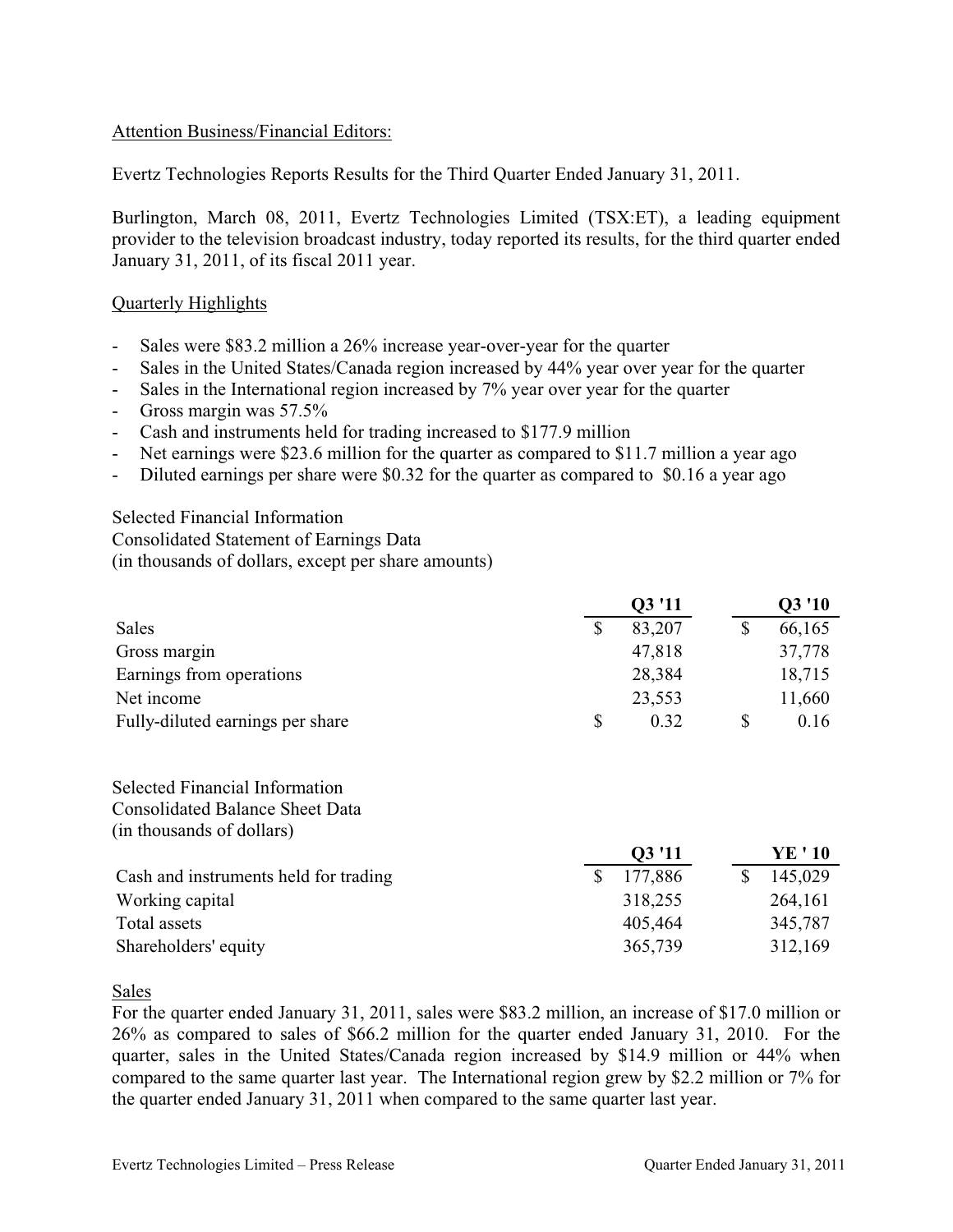### Gross Margin

For the quarter ended January 31, 2011 gross margin was \$47.8 million compared to \$37.8 million in the same quarter last year. Gross margin percentage was approximately 58% compared to 57% for the quarter ended January 31, 2010.

### Earnings

For the quarter ended January 31, 2011 net earnings were \$23.6 million as compared to \$11.7 million in the corresponding period last year.

For the quarter ended January 31, 2011, earnings per share on a fully-diluted basis were \$0.32 as compared to \$0.16 in the same period in 2010.

### Operating Expenses

For the quarter ended January 31, 2011 selling and administrative expenses were \$10.2 million compared to \$9.5 million for the quarter ended January 31, 2010. Selling and administrative expenses represented approximately 12% of sales in the quarter ended January 31, 2011.

For the quarter ended January 31, 2011 gross research and development expenses increased by \$1.6 million or 21% as compared to the corresponding period in 2010. Gross research and development expenses represented approximately 12% of sales for the quarter similar to the same period last year.

#### Liquidity and Capital Resources

The Company's working capital as at January 31, 2011 was \$318.3 million as compared to \$264.2 million on April 30, 2010.

Cash and instruments held for trading were \$177.9 million as at January 31, 2011 as compared to \$145.0 million on April 30, 2010.

Cash provided by operations was \$29.1 million for the quarter ended January 31, 2011 as compared to \$28.6 million for the quarter ended January 31, 2010. Before taking into account the changes in non-cash working capital, the Company generated \$23.5 million from operations for the quarter ended January 31, 2011 compared to \$19.3 million for the same period last year.

For the quarter ended January 31, 2011, the Company spent \$3.1 million on a business acquisition and \$0.6 million on the purchase of capital assets.

For the quarter ended January 31, 2011, the Company used cash from financing activities of \$3.9 million which was principally a result of the payment of dividends of \$7.4 million offset by the issuance of capital stock pursuant to the Company Stock Option Plan of \$3.7 million.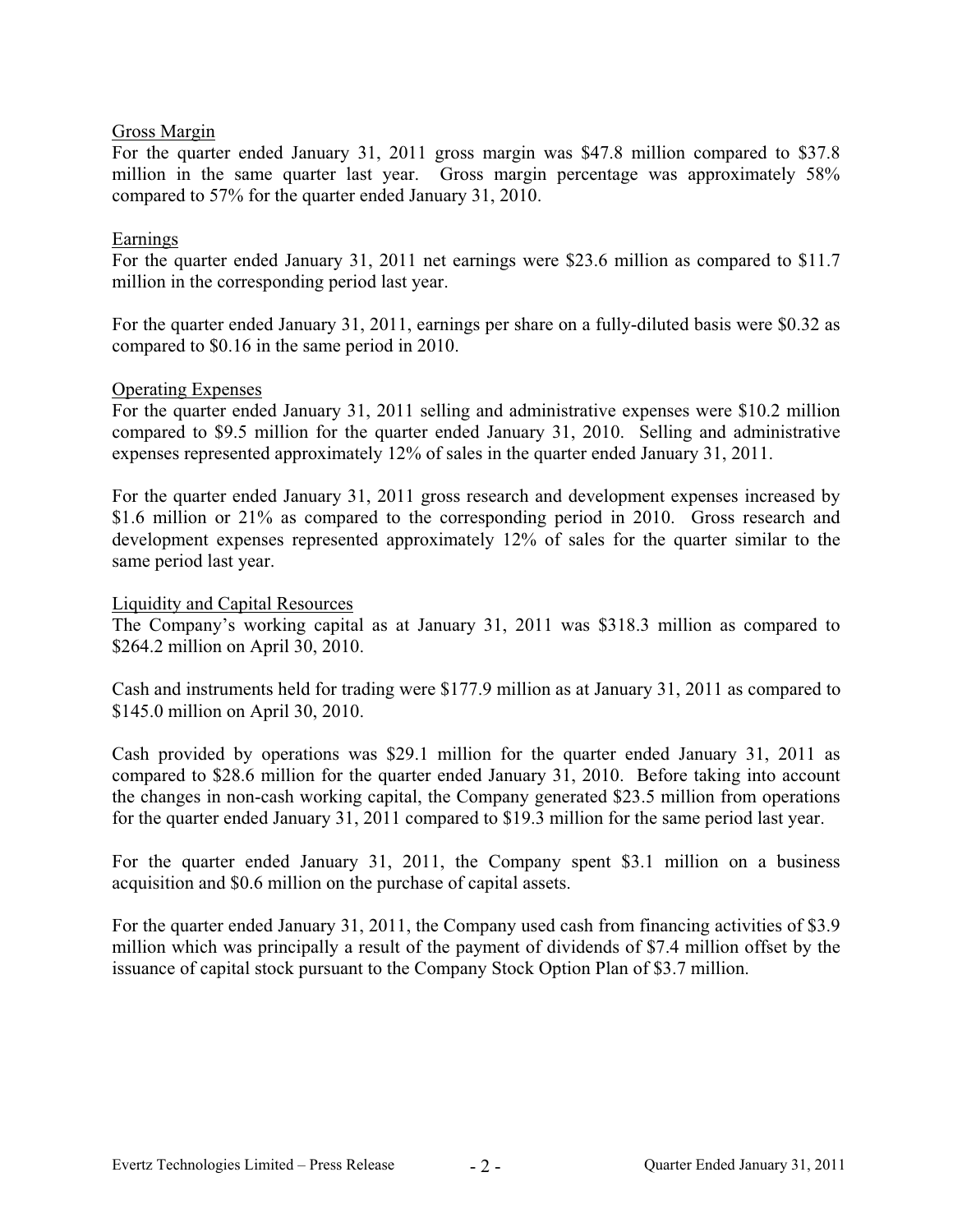## Shipments and Backlog

Purchase order backlog at the end of February 2011 was in excess of \$31 million and shipments during the month of February 2011 exceeded \$17 million.

### Dividend Declared

Evertz Board of Directors declared a dividend on March 08, 2011 of \$0.10.

The dividend is payable to shareholders of record on March 17, 2011 and will be paid on or about March 25, 2011.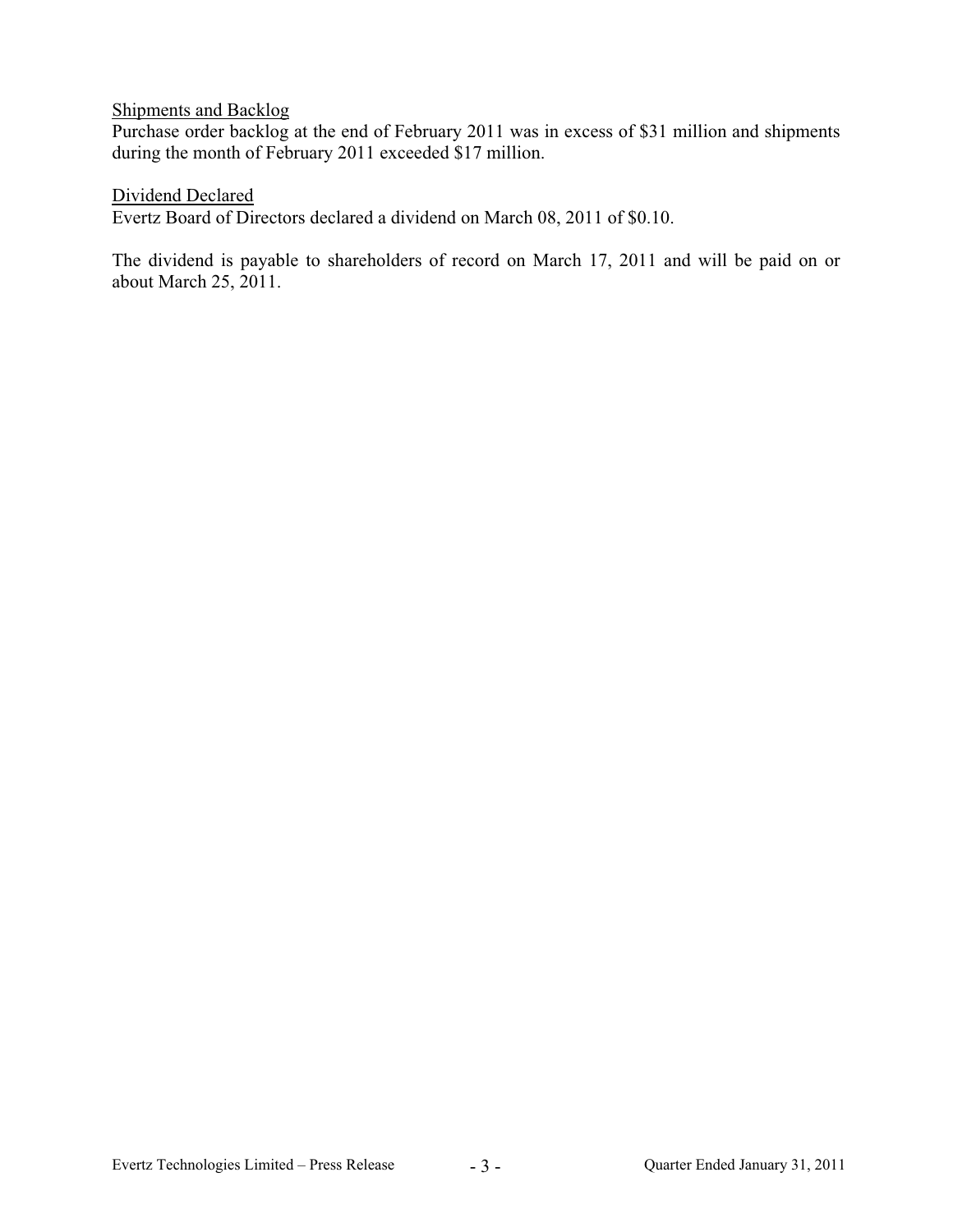# **Selected Consolidated Financial Information**

(Unaudited)

(in thousands of dollars, except earnings per share and share data)

Consolidated Statement of Earnings Data

|                              | Three month period ended<br>January 31, |                         | Nine month period ended<br>January 31, |               |               |         |
|------------------------------|-----------------------------------------|-------------------------|----------------------------------------|---------------|---------------|---------|
|                              |                                         | 2011                    | 2010                                   | 2011          |               | 2010    |
| <b>Sales</b>                 | \$                                      | 83,207<br>\$            | 66,165                                 | \$<br>239,350 | $\mathbb{S}$  | 211,170 |
| Cost of goods sold           |                                         | 35,389                  | 28,387                                 | 100,895       |               | 87,622  |
| Gross margin                 | \$                                      | \$.<br>47,818           | 37,778                                 | \$<br>138,455 | \$            | 123,548 |
| Gross margin %               |                                         | 57.5%                   | 57.1%                                  | 57.8%         |               | 58.5%   |
| Expenses                     |                                         |                         |                                        |               |               |         |
| Selling and administrative   |                                         | 10,155                  | 9,459                                  | 27,736        |               | 27,245  |
| Research and development     |                                         | 9,620                   | 7,977                                  | 25,863        |               | 24,318  |
| Investment tax credits       |                                         | (2,258)                 | (2,063)                                | (6,139)       |               | (6,088) |
| Foreign exchange (gain) loss |                                         | 516                     | 1,550                                  | (587)         |               | 5,021   |
| Amortization of intangibles  |                                         | 277                     | 401                                    | 715           |               | 1,204   |
| Stock-based compensation     |                                         | 1,124                   | 1,739                                  | 3,083         |               | 4,743   |
|                              |                                         | 19,434                  | 19,063                                 | 50,671        |               | 56,443  |
| Earnings from operations     | \$                                      | <sup>\$</sup><br>28,384 | 18,715                                 | \$<br>87,784  | <sup>\$</sup> | 67,105  |
| Interest and other income    | \$                                      | 4,096<br>S              | (1, 530)                               | \$<br>3,041   | S             | (755)   |
| Non-controlling interest     |                                         | (125)                   | (92)                                   | (461)         |               | (323)   |
| Earnings before income taxes | \$                                      | 32,355<br>S             | 17,093                                 | \$<br>90,364  | \$            | 66,027  |
| Net earnings                 | \$                                      | 23,553<br>\$            | 11,660                                 | \$<br>65,023  | \$            | 46,249  |
| Net earnings per share:      |                                         |                         |                                        |               |               |         |
| <b>Basic</b>                 | \$                                      | 0.32<br>\$              | 0.16                                   | \$<br>0.88    | <b>S</b>      | 0.63    |
| Fully-diluted                | \$                                      | S<br>0.32               | 0.16                                   | \$<br>0.88    | \$            | 0.62    |

Consolidated Balance Sheet Data

|                                                | As at<br><b>January 31, 2011</b> |            | As at      |                       |
|------------------------------------------------|----------------------------------|------------|------------|-----------------------|
|                                                |                                  |            |            | <b>April 30, 2010</b> |
| Cash and instruments held for trading          | S.                               | 177,886    | S          | 145,029               |
| Inventory                                      | \$                               | 107,986    | \$         | 91,745                |
| Working capital                                | \$                               | 318,255    | \$         | 264,161               |
| Total assets                                   | \$                               | 405,464    | \$         | 345,787               |
| Shareholders' equity                           | \$                               | 365,739    | \$         | 312,169               |
| Number of common shares outstanding:           |                                  |            |            |                       |
| Basic                                          | 74,470,606                       |            | 73,607,506 |                       |
| Fully-diluted                                  |                                  | 78,524,206 |            | 77,703,006            |
| Weighted average number of shares outstanding: |                                  |            |            |                       |
| Basic                                          |                                  | 73,794,552 |            | 73,324,244            |
| Fully-diluted <sup>1</sup>                     |                                  | 74,050,161 |            | 74,223,642            |

Note:

<sup>(1)</sup> Based on weighted average number of Common Shares outstanding using the treasury stock method as per Canadian GAAP.